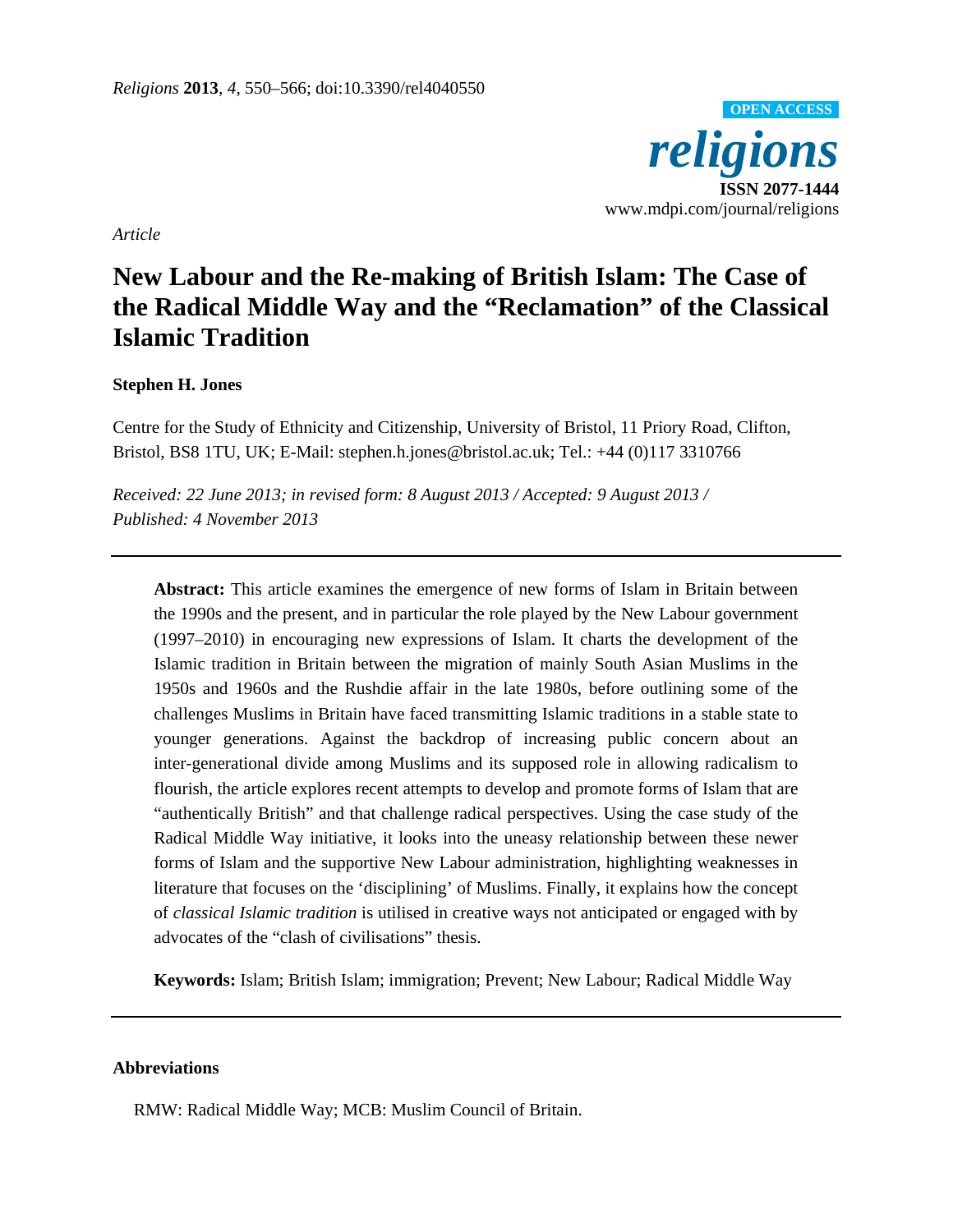## **1. Introduction**

"In the realm of the political", Kwame Anthony Appiah has remarked, "theories have a habit of becoming part of what they theorize" ([1], p. x). For no recent political theory has this comment seemed more apt than Samuel Huntington's (in)famous "clash of civilizations" thesis, which is notable today not for its analytical power so much as the role it has played in shaping the West's perception of itself and of recent world events [2]. The conservative philosopher Roger Scruton has proposed that Huntington's hypothesis "has more credibility today that it had in 1993" ([3], p. vi), when it was first published in *Foreign Affairs* [4]. In one sense, this claim seems to be entirely wrong. The analysis that Huntington offered—in particular his suggestion that there exists today a coherent cultural entity called "Islamic civilization"—has been repeatedly shown to be incorrect. Roy and others have demonstrated that traditional Muslim cultural formations and forms of knowledge production have been undermined by colonialism and globalization, and that many radical forms of Islam have been influenced by the militant Left [5–8]. Yet at the same time it is hard to deny Scruton has a point. Huntington's position is certainly now more widely believed, in part because his theory has had a performative effect, helping to make into a reality the very clash it predicted.

Of course, Huntington's book is not the sole cause of the widespread perception that the "Islamic world" and the "Western world" are two separate and incompatible cultural entities, and that episodes such as the 2001 attacks on the Twin Towers are best understood as the consequences of those entities colliding, like two tectonic plates; he can perhaps, as Roy has argued, be seen as a symptom as much as a cause ([5], p. 9). Yet his writing is certainly the most influential of a family of narratives about the West made by academic researchers, historians, media commentators and political figures. (In the UK, the current Secretary of State for Education, Michael Gove, takes a view not far from Huntington's [9].) The most incendiary of these narratives, such as those by the author Bruce Bawer and the journalist Melanie Phillips, have tended to focus on Muslim immigration [10,11]. The argument in these cases has been that, as Muslims have moved in large numbers to European nations, they have gradually weakened the West's once-strong cultural foundations.

In this article I also focus on Muslim migration to Europe—and Britain specifically—though my analysis and conclusions are quite different. I offer an account of the development of the Islamic tradition in Britain, beginning with the migration of mainly South Asian Muslims in the 1950s and 1960s and focusing on new expressions of Islam that came to prominence under the New Labour government between 1997 and 2010. In doing this, my aim is not to offer a Panglossian account of the migration of Muslims to the UK in contrast to the pessimism of Huntington and his supporters. On the contrary, I highlight the significant challenges that Muslims in Britain have faced transmitting Islam in a coherent form to younger generations, as well as the profound tensions engendered by New Labour's policies toward Muslims and radicalization. However, I do focus on an organisation that presents an ironic challenge to Huntington's thesis. Central to Huntington's hypothesis is the idea that Islam and the West are culturally distinct, the latter being based on modern and secular ideas and the former being rooted in pre-Enlightenment traditions. In what follows, though, I show how new initiatives in Britain have sought to bypass imported South Asian forms of Islam, counter "youthful radicalism" and facilitate the Islamic tradition's cultural and political integration within British society precisely by "reclaiming" Islam's traditional classical heritage.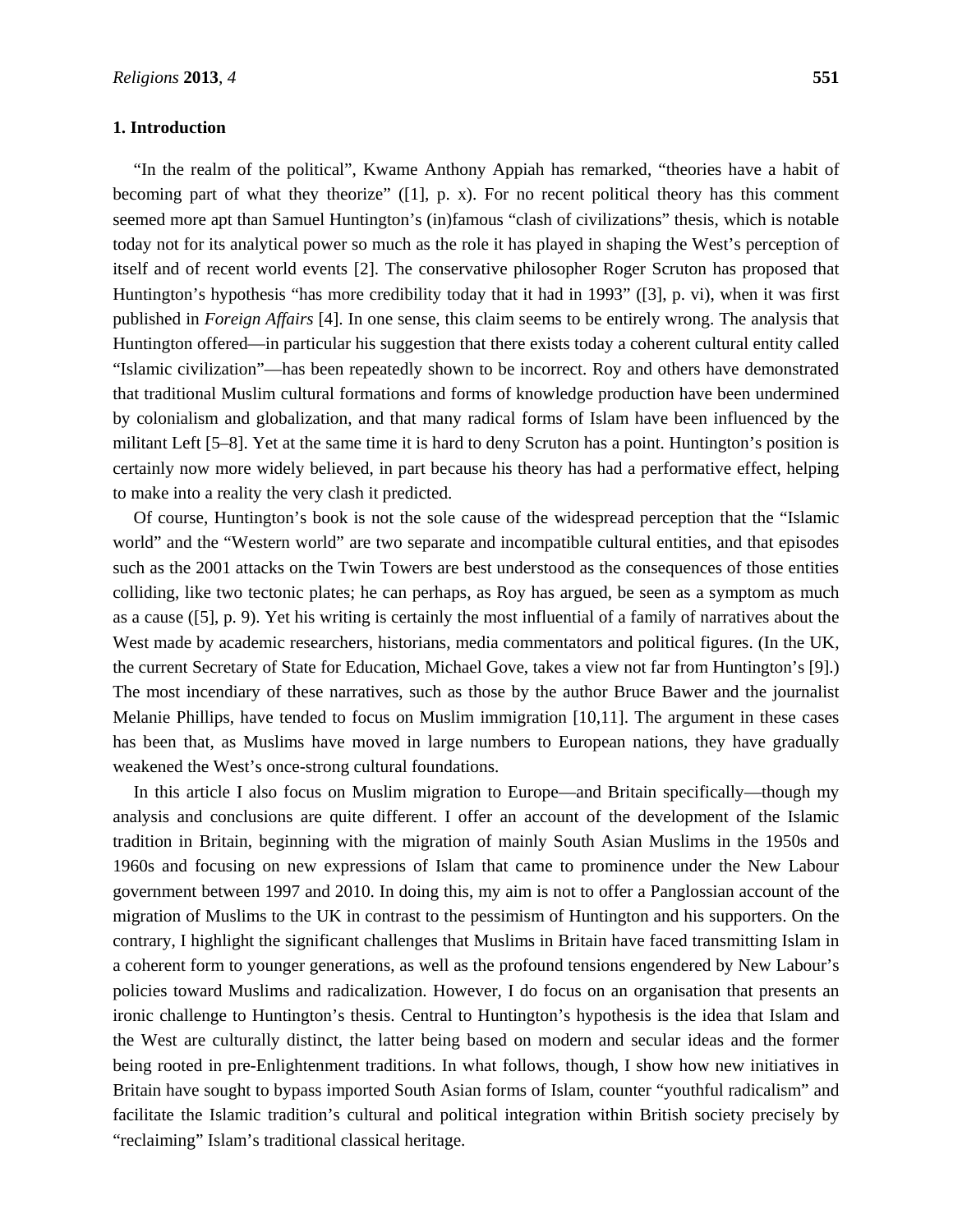The analysis in this article is based upon research carried out between 2008 and 2010 which comprised a combination of 15 interviews with Muslim intellectuals, activists and religious scholars and observation of and regular participation in events held by three London-based Muslim organizations—of which one, the Radical Middle Way, is the focus here. After a first section in which I give a (necessarily brief) description of the process of Muslim migration and community formation in the UK, I describe the policy context that led to the Radical Middle Way being formed and coming to prominence, aided by government. The involvement of New Labour in a bewilderingly wide range of Muslim organisation caused, for good reason, significant controversy and has attracted significant criticism from academic researchers. While agreeing with much of this criticism, in describing the emergence of Radical Middle Way I try to point to areas of neglect, specifically the agency of Muslim intellectuals in the process of Islamic knowledge production.

## **2. The Making of Islam in Britain**

Opposition of Huntington's thesis have often highlighted how, contrary to popular perception, Islam is not a *new feature* in the UK or, more broadly, in the West. Saeed, for example, has observed that rather than it being "a recent phenomenon mostly of the twentieth century, Islam, from its inception in the seventh century CE, has been part of the Christian West and the western psyche" ([12], p. 201). On a level, this opposition is well founded. As far back as 1641 CE documents can be found referring to sects existing in London "with a certaine foolish beliefe of Mahomet" ([13], p. 27). There are even records of the powerful Anglo-Saxon king Offa of Mercia, who died in 796, having coins minted that had the *shahada* inscribed in Arabic on one side ([14], pp. 6–7). Nevertheless, it is only in the last fifty to one-hundred years that a significant minority of Muslims has settled in Britain—as well as a number of other European nation-states—permanently. In 1951 there were just 21,000 Muslims in the UK, which at the time accounted for around 0.05 per cent of the country's population ([15], p. 19). In 2001 there were 1.6 million (2.7 per cent of the total), with the figure increasing still further by the time of the 2011 Census to 2.7 million (4.8 per cent of the total).

The first large-scale migration to the UK by Muslims occurred around the time of the First World War after the fighting on the European Continent resulted in huge demand for labourers to replace soldiers abroad. Muslim seamen from the British colonies were attracted to port towns in the UK such as Cardiff, Newport and South Shields ([13], pp. 40–45 and 97). These Muslim communities, which were treated terribly following the war's end, were however small compared to those that emerged in the 1950s and 1960s following the migration of Muslim workers from (now former) British colonial territories. Migration to Britain in the mid-twentieth century was prompted by both "pull factors" (the chance to escape poverty) and "push factors" (the partitioning of India and "Africanization" policies in countries such as Kenya and Uganda). Though of diverse origins, the overwhelming majority of migrants came from what are now India, Pakistan and Bangladesh; even today, despite considerable recent diversification of the British Muslim population, 60 per cent of the UK's Muslims originate from these countries. Migration from these contexts tended to take the form of a "chain", with initial "pioneers" from South Asia being later joined first by their immediate family, and then in many cases by members of extended kinship networks.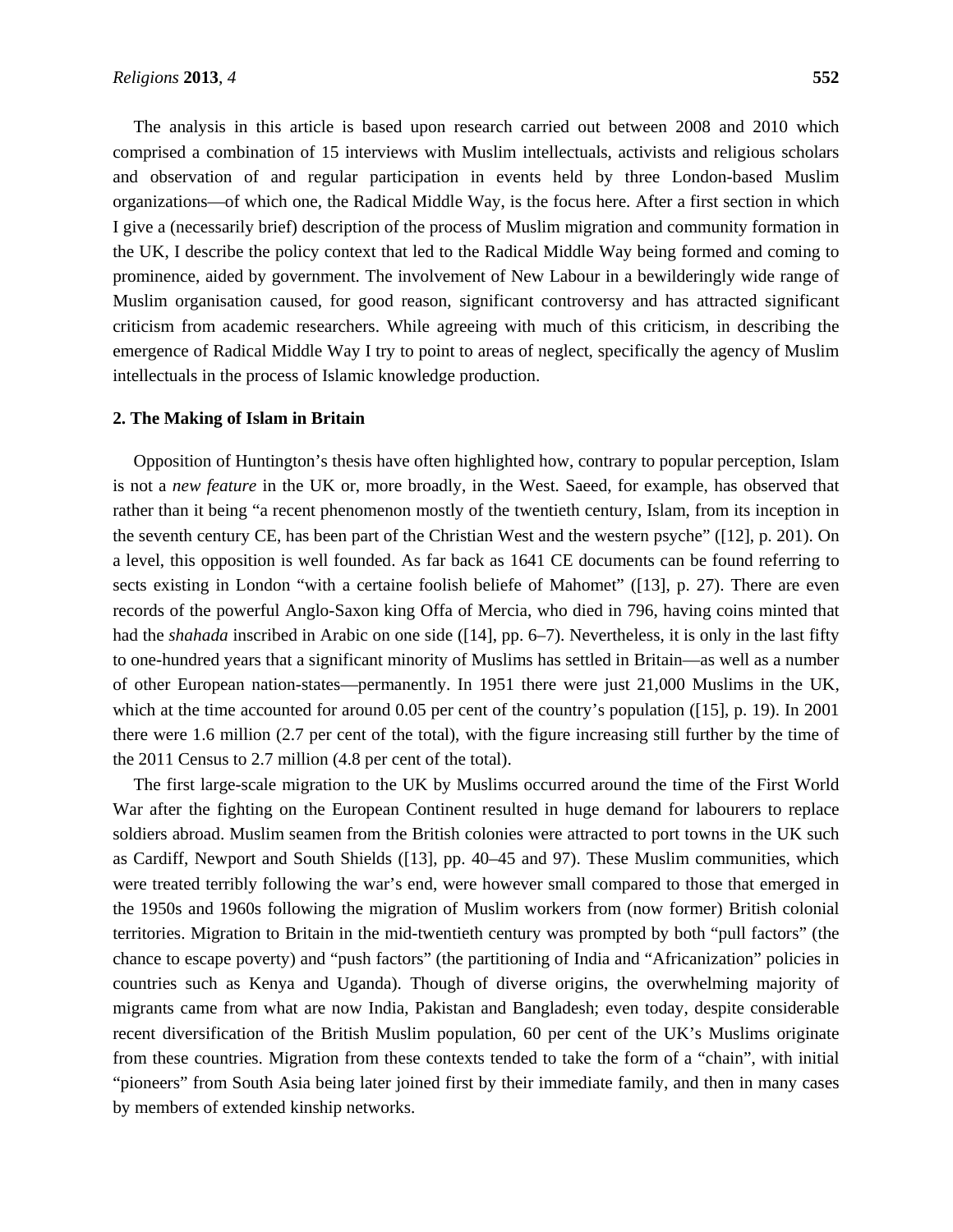According to Ansari, prior to the 1950s modernist forms of Islam were in the ascendant in the UK. The Muslim port communities in Cardiff and South Shields were fairly insubstantial and slow to establish religious institutions. The main Islamic centres were places such as Liverpool, where for a while there was a Muslim collective active in the public domain led by the prominent convert William Abdullah Quilliam, and Woking, where members of the Pan-Islamic Society ran a successful mission from the small but ornate Shah Jahan Mosque. Recognising that to make Islam appealing to a British audience it would need to be presented in a familiar form, these groups wrote in English, drew parallels with Christianity and challenged traditional Islamic position regarding the seclusion of women and punishments for "apostates" ([13], pp. 130–33). Members of the Pan-Islamic Society in London also distilled the *hadith* volumes into short books with the aim of correcting misconceptions about the faith (see for example [17]).

Most of the migrants that journeyed to the UK from South Asia in the 1960s came, as Lewis observes, from "rural contexts where Islam was part of the rhythm of life" ([15], p. xvii). They were thus unfamiliar with this modernist movement. Upon migrating many had little intention of making the UK their permanent home, but as the dream of one day returning to their country of birth began to fade they started to construct institutions and communities that would enable them to practice the Islamic tradition with which they were familiar as best they could and help them preserve that tradition for future generations. Efforts were made to import distinctive Islamic traditions into the UK (sometimes literally, with religious leaders being brought in from overseas) and slowly from the 1960s through into the 1970s and '80s these forms of Islam became dominant. Mosques and *madrasa*s were set up which inevitably reflected the particular linguistic and doctrinal character of their founders ([13], pp. 342–43; [18], pp. 56–58). Indeed, the creation of these institutions following migration led to Muslim migrants separating into groups, as Ansari explains:

Segregation [between different Muslim groups followed chain migration], and previously ethnically mixed Muslim communities increasingly fragmented according to village-kinship, tribal, ethnic and sectarian affiliation. Indians, Yemenis and Turkish Cypriots who had lived together in boarding houses during and after the Second World War, sharing more or less the same religious facilities, gradually separated to form ethnic settlements that then established their own distinct institutions. Mosques and religious schools also reflected this process of segmentation, and imported religious functionaries reminded Muslims of their traditional values and reinforced conformity to embedded practices ([13], p. 343).

These new communities, in which religious, ethnic and cultural identification were all tied into one another, were semi-autonomous, often providing support networks for their members. They remained aloof from British society to an extent (for details see [13], p. 213), making few demands and entering into political debates rarely. When Muslims did enter into political debates it was generally to secure accommodations from government, most successfully in education. During the 1970s numerous efforts were made to change education policy, primarily to facilitate the smooth transition of Islamic traditions. For many, this meant protecting younger Muslims from "undesirable" influences in British society, with requests being made for the expansion of same-sex schools, or schools with a specific confessional ethos (see [13], pp. 309–17).

Because the ancestry of the British Muslim population is extremely complicated it is impossibly difficult to describe all the different varieties of Islam that emerged in the UK following the post-World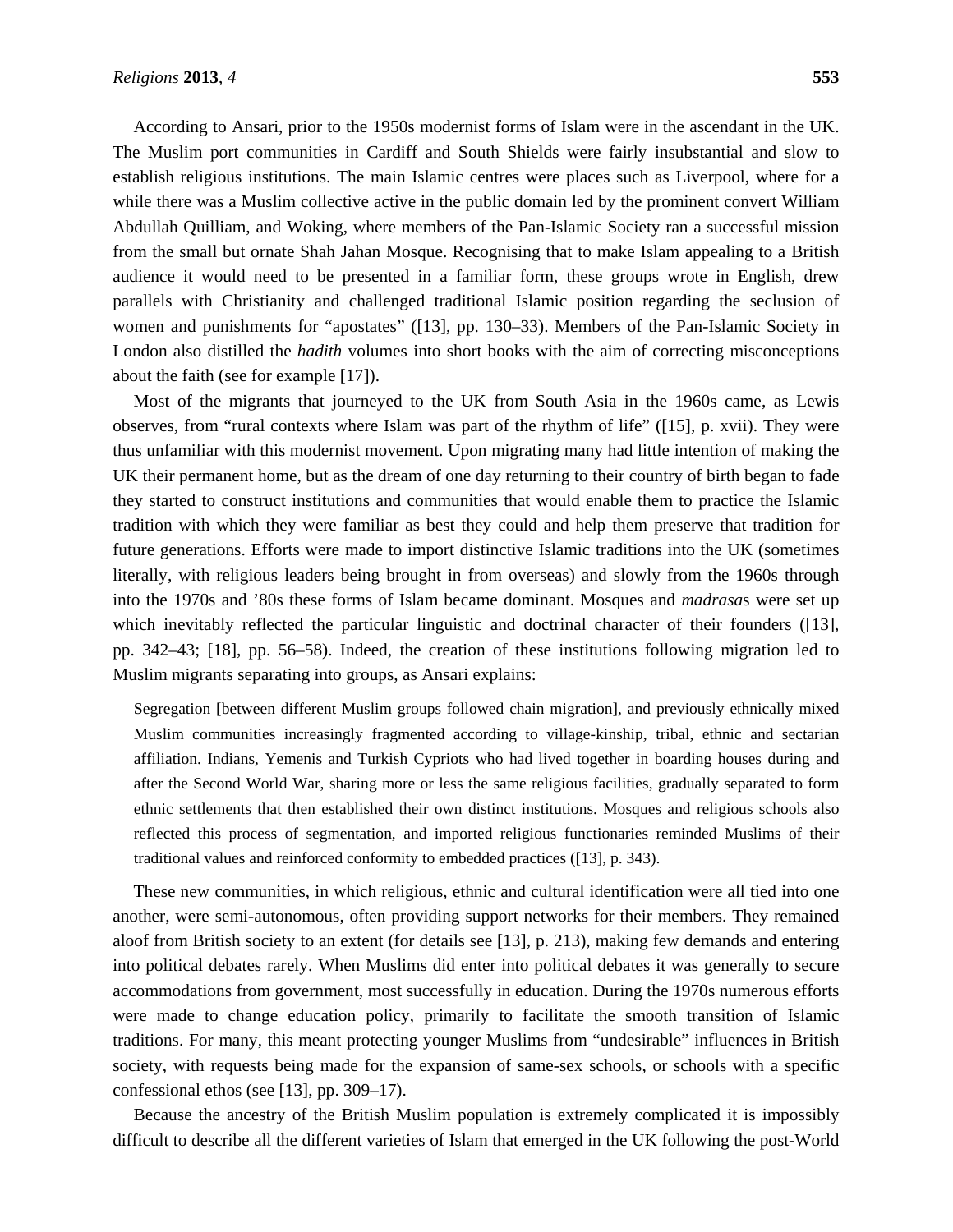War II period of migration. There are, however, two strands of the Islamic tradition that have been particularly influential due to the fact that they predominate in the South Asian context: the Barelwi and Deobandi movements. Both of these emerged in the 1850s during the period of British colonial rule in India. The former is the largest in Britain, followed by the latter. Barelwis follow a form of Sufi-inspired devotional Islam which was consolidated in Bareilly in northern India, after which the tradition is named. Cities such as Bradford have large Barelwi communities, with fifteen of the thirty-four mosques that were based there during the late 1980s being linked to the tradition ([13], pp. 346–47; [19], pp. 118–19). The Deobandi movement is historically based on the teachings of the Dar al-Ulum Deoband in India, which was founded in the 1860s by a group of *'ulama* who were committed to preserving Islamic scholarship and learning at a time when the influence of the British and Christian elite was growing ([18], pp. 36–38; [20], p. 183). This movement has tended to subvert classical scholarship by insisting that Islamic norms must be linked to scriptural proofs found in the Qur'an and collections of *hadith* ([13], p. 347; [20], p. 188). Although literalistic in some respects, in contrast to politicized Islamic movements such as the Jamaat-i-Islami, the Deobandi movement has generally been apolitical or even anti-political ([15], pp. 93–103; [20], pp. 183–94). In the UK this anti-political trend has become predominant, partly due to the outreach movement Tablighi Jama'at, which has its European headquarters in Dewsbury. The Deobandi movement is particularly strong in Leicester and Birmingham, and has been successful in establishing a network of *dar al-ulum*s across the UK, with a main centre of learning located in Bury ([15], p. 89; [20], p. 187).

## **3. A Crisis in Transmission?**

Muslim migrants to Britain have faced considerable barriers when they have tried to establish community infrastructure—such as, for example, local authorities needlessly obstructing planning applications for religious buildings [21]. Their success in doing so is therefore impressive for a range of reasons—even if, as this I will discuss shortly, the existence of semi-autonomous ethno-religious communities in the UK has recently been singled out by policy-makers as a problem. However, what has become apparent in recent decades has been the profound difficulties the Muslim groups that emerged in the UK in the 1970s have had maintaining their interpretations of Islam in a stable state over time. Lewis for example has observed that "many parents and religious leaders, imported into Britain's mosques from the [South Asian] religio-cultural world, are often at a loss to help their children answer questions about Islam posed by school friends, teachers or youth workers." They are, he suggests, unable to provide Islamic teachings that "can connect with [the] lived experience [of] British Muslims whose first language is English" ([15], p. xvii).

An insight into these problems can be gained by looking at the content of the curriculum taught in some of the Deobandi *dar al-ulum*s in Britain. Research into these institutions has indicated that, at least until relatively recently, they worked from an attenuated version of the religious education syllabus developed in Lucknow known as *dars-i-nizami*, which was itself inherited from eighteenth-century Farangi Mahall scholars. The educational system developed by these earlier scholars was rich, covering elements of Persian literature, logic and mathematics. Yet for reasons outlined earlier, these elements were marginalized by the Deobandis in favour of renewed emphasis on the Qur'an and *hadith* and the preservation of the core "Islamic sciences" (that is, methods of exegesis and the formulation of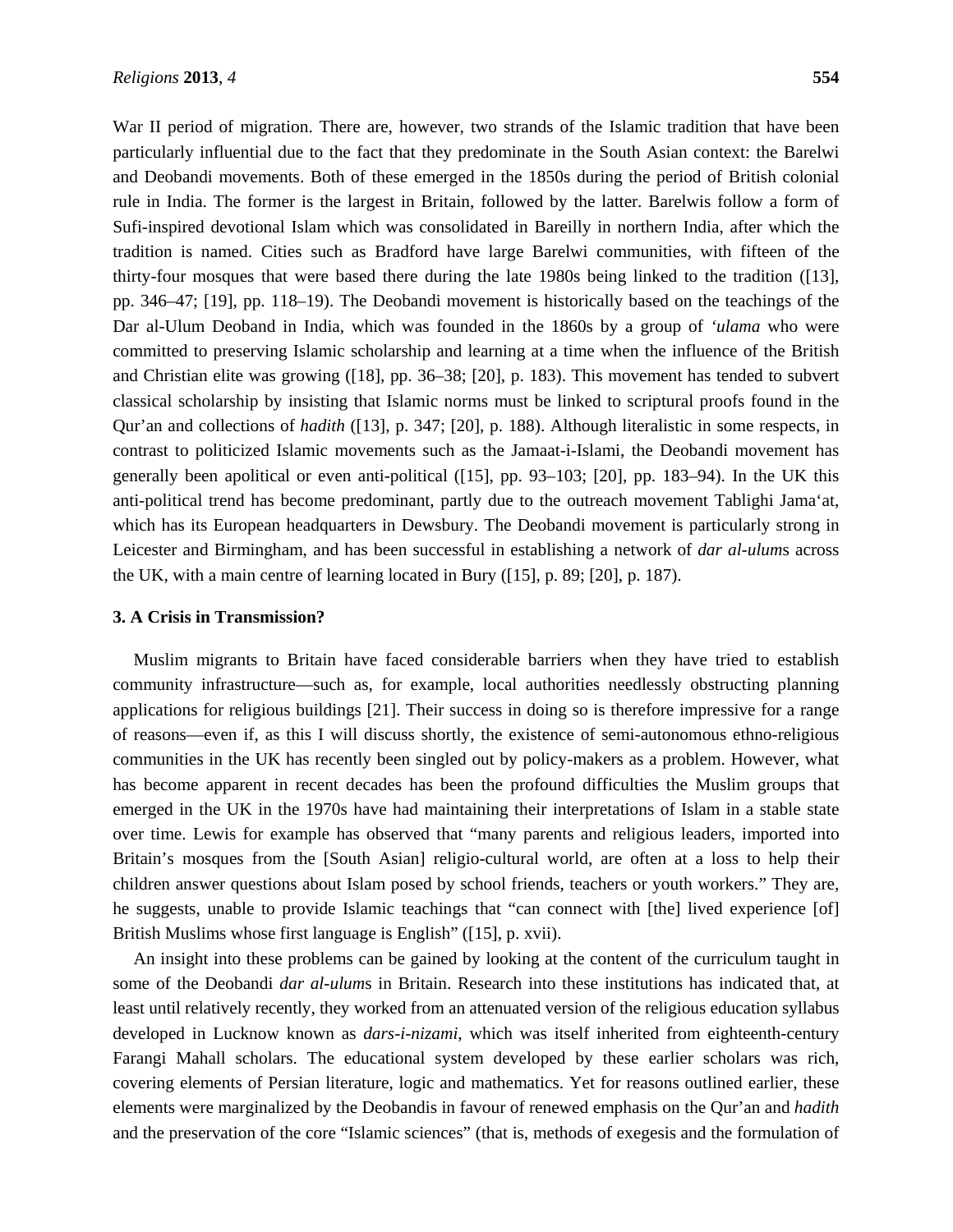legal opinions) ([18], pp. 36–38). This is reflected in the British institutions, where the curriculum has focused on the study of textual commentaries, usually on matters of law and *hadith*. Students are required to translate the Qur'an and *hadith* collections from Arabic into Urdu, and are asked to show an awareness of key texts and commentaries. They may be encouraged to ask questions of clarification, but not of substance. Teaching itself is often in Urdu, although with a minimal English curriculum taught in the afternoon in order to conform to English law ([15], p. 100; [20], p. 188; [22], pp. 65–66).

The problem with this that various researchers—and indeed some Muslim religious leaders (see the quotes in [23], pp. 15–16)—have identified is that it lacks much by way of a relationship to the distinct history and character of the UK. The centres produce new religious leaders yet, as Gilliat-Ray has noted, "what is striking is the absence of subjects that might help graduates engage with British Muslim youth, and the society in which they are based" ([22], p. 66). The situation in mosques appears to be similar. One study, which surveyed five-hundred of the UK's fifteen-hundred or so mosques, indicated that 44 per cent of mosques do not include English in their Friday sermons, preferring instead Punjabi, Bengali or Guajarati ([23], p. 14). Figures from the British Foreign Office also indicate that large numbers of imams are still imported to serve in places of worship ([15], p. 94), meaning that perhaps 90 percent receive their religious formation abroad ([23], p. 14). Women appear also to be for the most part excluded from these places of worship: just 46 per cent have prayer facilities for women, and rarely can women speak with an imam ([23], pp. 19–20).

On its own, it is unlikely that this issue would have attracted the interest of policy-makers and political commentators. However, since the Rushdie affair in the late 1980s, and particularly since the turn of the century, the isolation of Muslim communities and the tension between younger from older generations has been singled out as one of the causes of a number of violent episodes. For example, efforts to maintain stable Muslim communities came to be identified as one of the major barriers to "community cohesion", which in turn was singled out as a major contributing factor to a series of riots in Oldham, Burnley and Bradford in the North of England in 2001 [24]. This led to renewed emphasis in UK social policy on the need to foster mixing between religious groups and identification with the British nation (as well as, critics have persuasively argued, less emphasis being placed upon economic deprivation and prejudice against minorities [25]).

More significantly, challenges in transmitting Islamic traditions to the younger generation have come to be linked with events such as the London bombings of July 2005. With young, Englishspeaking Muslim men and women who hold their religious faith to be of fundamental importance being, supposedly, badly served the older, foreign-born individuals who retain control over the majority of mosques, young Muslim have turned to other outlets for their religious guidance ([26], pp. 124–25). Concern has arisen because, in a few cases, young Muslims' frustration with their parents' faith has resulted in a search that leads ultimately to the adoption of a literalistic and intolerant form of Islam ([5], pp. 257–65). For some, radical parties have, as one former member of the revivalist movement Hizb ut-Tahrir has observes, "fill[ed] a void for the young intellectually frustrated youth who had been told that Islam is the truth and they must pray and fast by people who couldn't explain why" ([15], p. 138). The account of Hassan Saleemi, another ex-Hizb ut-Tahrir member now working on the Islam Channel, is illustrative of this tendency: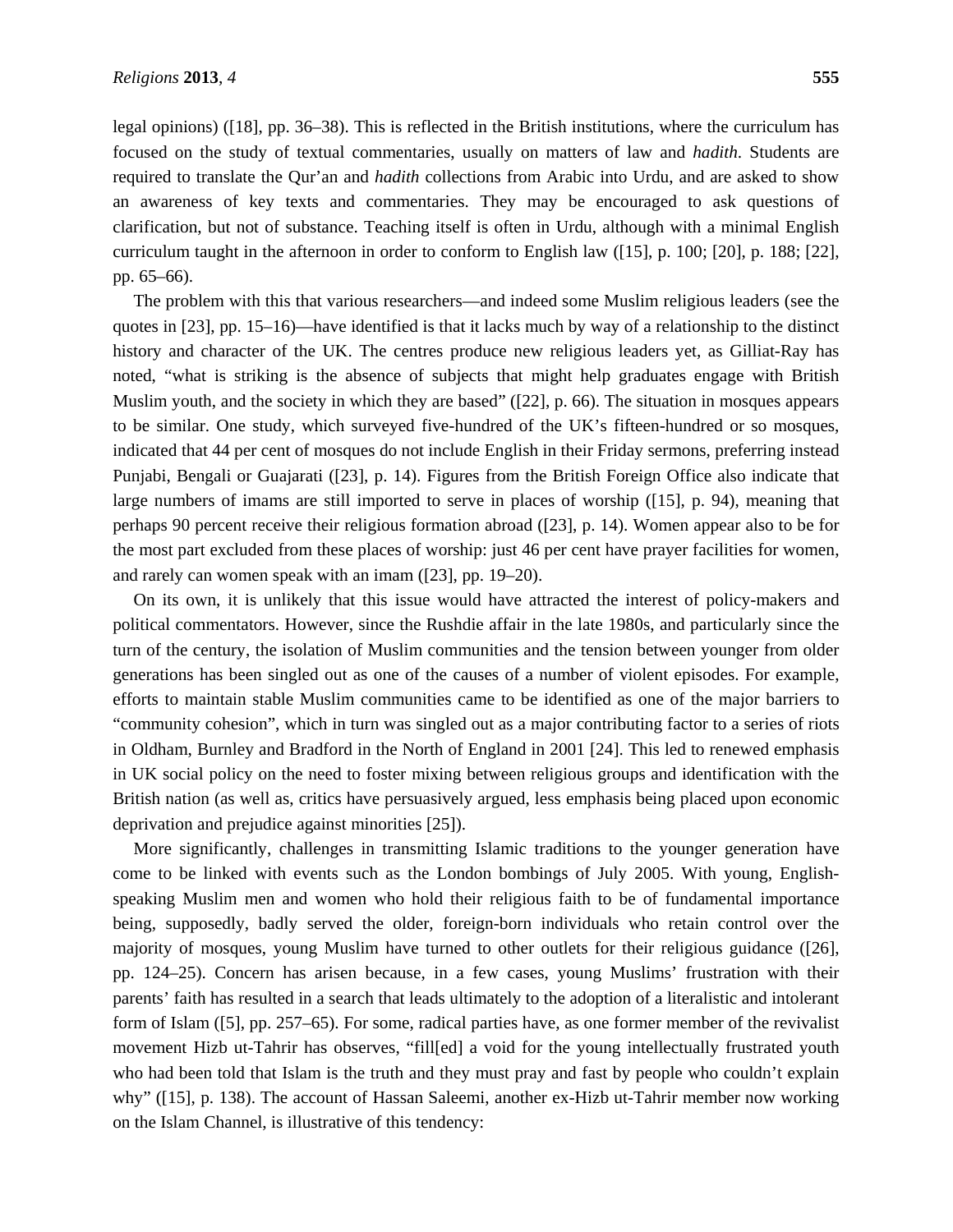At eighteen – with the unearthing of Public Enemy, who were talking about "fight the power," imperialism and slavery – I was unhappy with Pakistani Asian culture, I was unhappy with British culture and I was not happy with the sectarianism in my local mosque. I felt alienated from Muslims and I had some grounding in colonialism. I had a history GCSE and was doing a history A-level as well, so I knew a bit about colonialism.... And [then] there was a tall white guy outside my mosque [who was a representative of Hizb ut-Tahrir] talking about Bosnia and Kashmir, and giving out leaflets, and the fact that he was white struck me. I attended the talk, and you could say the rest is history [27].

The emergence of such viewpoints and their apparent link to movements that have inspired militant protest and violence led to the widespread problematization of what has been termed the "subculture" of mosques and madrassahs. Between 2005 and 2010 in particular it became common to see views such as the following from Paul Goodman, the former Conservative Shadow Minister for Communities and Local Government (who withdrew from British politics following the 2010 general election), expressed among policy-makers:

The consensus about how to combat violent extremism can be summed up in three words: reform the mosques. British mosques and *madrassahs* – the argument runs – are dominated by elderly men from abroad who don't speak English and have limited means of communication with the younger generation. This leaves young British Muslims vulnerable to exploitative English-speaking al-Qa'eda operatives. The solution to this seems obvious: open up the mosques. Bring in young, English-speaking people to run them. Sweep away the old-fashioned assumptions, and empower Muslim women. Above all, monitor the *masjids* and *madrassahs*. Inspect them, regulate them, control them and subject them to the blizzard of best practice and quality standards guidance that's done so much for local government [28].

#### **4. New Labour and the "Remaking" of Islam in Britain**

Goodman above does not, in fact, just express a widely held opinion, but provides a summary of what, in the wake of the 2005 London bombings, became official policy in the New Labour government. The Labour Party has traditionally attracted a disproportionate number of the votes of ethnic minorities in Britain, and has a long and complex history of forming partnerships with ethnic minority associations. Upon coming to power in 1997 New Labour formed a close relationship with the recently formed Muslim Council of Britain (MCB), a group that had been developed ostensibly in order to allow Muslims to speak, politically, with "one voice". This relationship remained close for a little under a decade, and was marked by efforts to secure various gains for Muslims in Britain including, *inter alia*, strengthened religious discrimination legislation and the addition of a question about religious identity in the decennial national census. Following the London bombings, however, this relationship broke down and the character of New Labour's engagement altered.

Firstly, under considerable pressure from a rapidly proliferating array of Muslim representative bodies and a growing body of critics on both sides of the political spectrum, who viewed the MCB as dominated by conservative male elders (and in some cases dangerous "Islamists"), New Labour sought out new partners such as Quilliam and the Sufi Muslim Council (for details see [29,30]). Secondly, under pressure to develop a response to the extremist perspectives that the London bombers espoused, the party started to adopt a more direct (or even invasive) approach to Islam in Britain. Islamic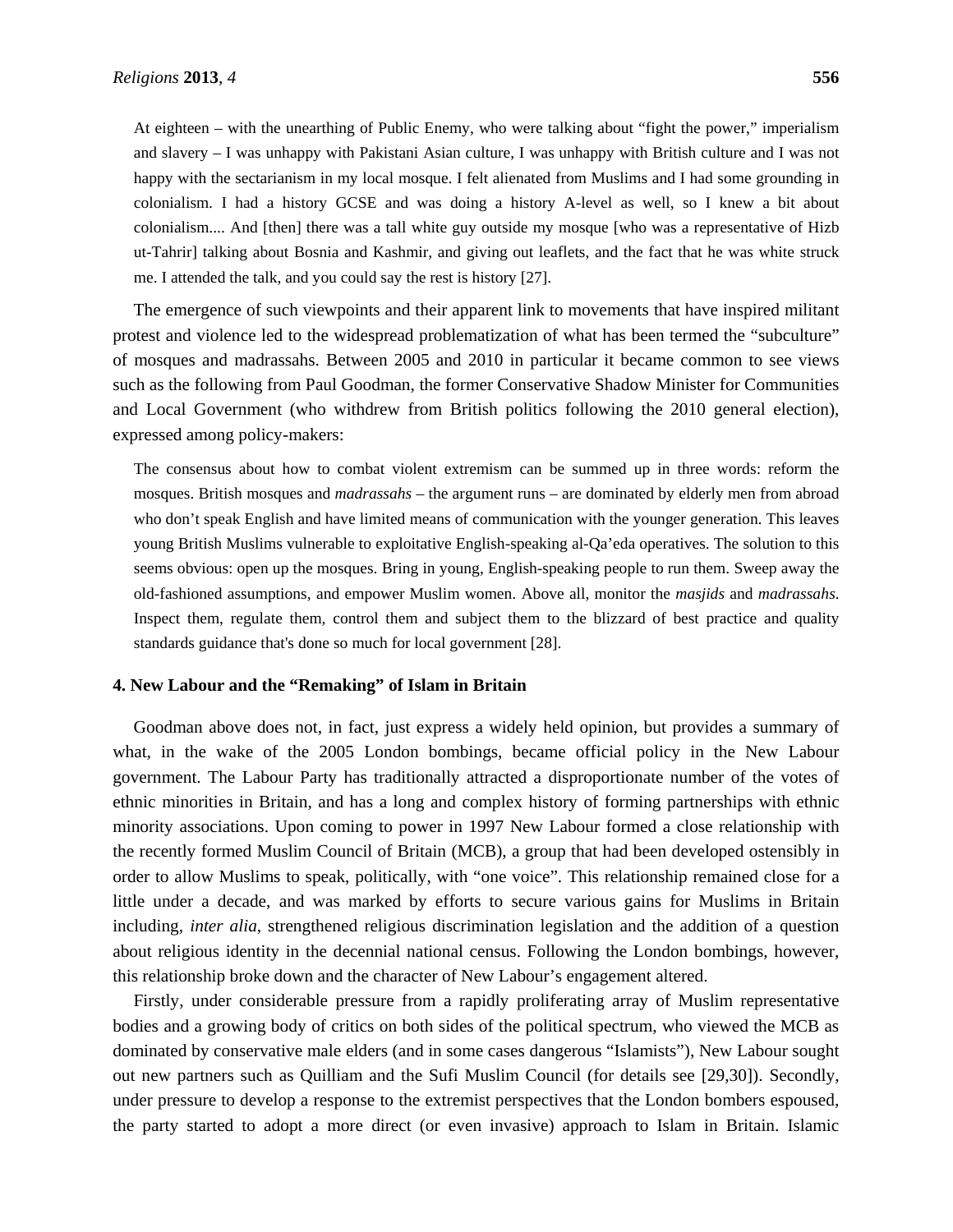knowledge was not something that often entered into the political arena in the 1990s and early 2000s when New Labour engaged with the MCB regularly. Indeed, the MCB has never sought to represent Islam but rather "British citizens with an Islamic heritage", implying the full range of Muslims, from the devoutly religious to those who do not identify with any theological vision [31]. Yet in this new environment religious knowledge became an issue, with the UK government endeavouring to influence the production and dissemination of Islamic knowledge.

This shift happened following the development by New Labour of the "Prevent" (known also as "Preventing Violent Extremism", or PVE) agenda [32,33]. Announced in February 2007 by Ruth Kelly, the then Secretary for Communities and Local Government, the agenda's conscious aim was to develop a "British version of Islam" ([34], p. 11). This mirrored the remarks of Nicolas Sarkozy in France, who has favoured a more "corporatist" approach to state engagement with Muslims ([35], p. 182) and who has stated on various occasions that what he would like to see is an "*Islam de France*" rather than "*en France*" ([36], p. 71). At the time of its launch, five-million pounds were dedicated to Prevent, money to be spent training foreign-born imams and, Kelly said, inducing a "step-change in the role of *madrasah*s in teaching about citizenship" ([34], p. 11).

From there, the strategy progressed rapidly: in 2008/2009 one-hundred and forty million pounds were earmarked for Prevent-related community initiatives ([37], p. 10). The funding of Muslim groups increased and at the same time broadened. Prevent money was offered to a bewildering array of community initiatives, some very different to the others. The Preventing Violent Extremism Community Leadership Fund funded organizations such as, in 2007/2008: the Muslim Youth Helpline (£35,000); Khayaal Theatre Company (£38,450); the Muslim Youth Development Partnership (£40,000); the Sufi Muslim Council (£58,500); the Luqman Institute of Education and Development (£30,000); and the Fatima Women's Network (£10,000). At the same time, pots like the Community Leadership Fund were made available to groups such as the British Muslim Forum, British Muslims for Secular Democracy, and the Mosques and Imams National Advisory Board (MINAB), which received just over £75,000. Money was also targeted at Muslim women's projects such as the Muslim Women's Network with the aim of "enabling [women's] voices to be heard and empowering them to engage with Muslims at risk of being targeted by violent extremists" [38].

At a rhetorical level and in decisions about the allocation of public funding, the interpretation of Islam became more salient. Ministers such as Kelly began to quote Muslim intellectuals such as Tariq Ramadan, suggesting that they offer a vision for a fully integrated British Islam [34]. Islamic Studies was named by the Labour Government as a "strategically important subject" in 2007 ([39], p. 4; [40]). This was also supported by government-sponsored university-based initiatives such as "Contextualising Islam in Britain", a project funded by the Department for Communities and Local Government and based at the University of Cambridge whose main aim was to allow Muslims to come together to discuss what it means to faithfully live as a Muslim in modern Britain. This project did not shy away from theology, covering Islamic conceptions of justice, the objectives (*maqasid*) of Islamic law, and the nature of divine sovereignty. Funds were made available to train imams [42–44], and partnerships between Islamic centres of higher learning and universities were considered [45]. Finally, New Labour funded organizations involved in the dissemination of Islamic knowledge through "tours" of religious scholars and through on-line videos and podcasts. One of these organizations I shall concentrate on in the remaining sections: The Radical Middle Way.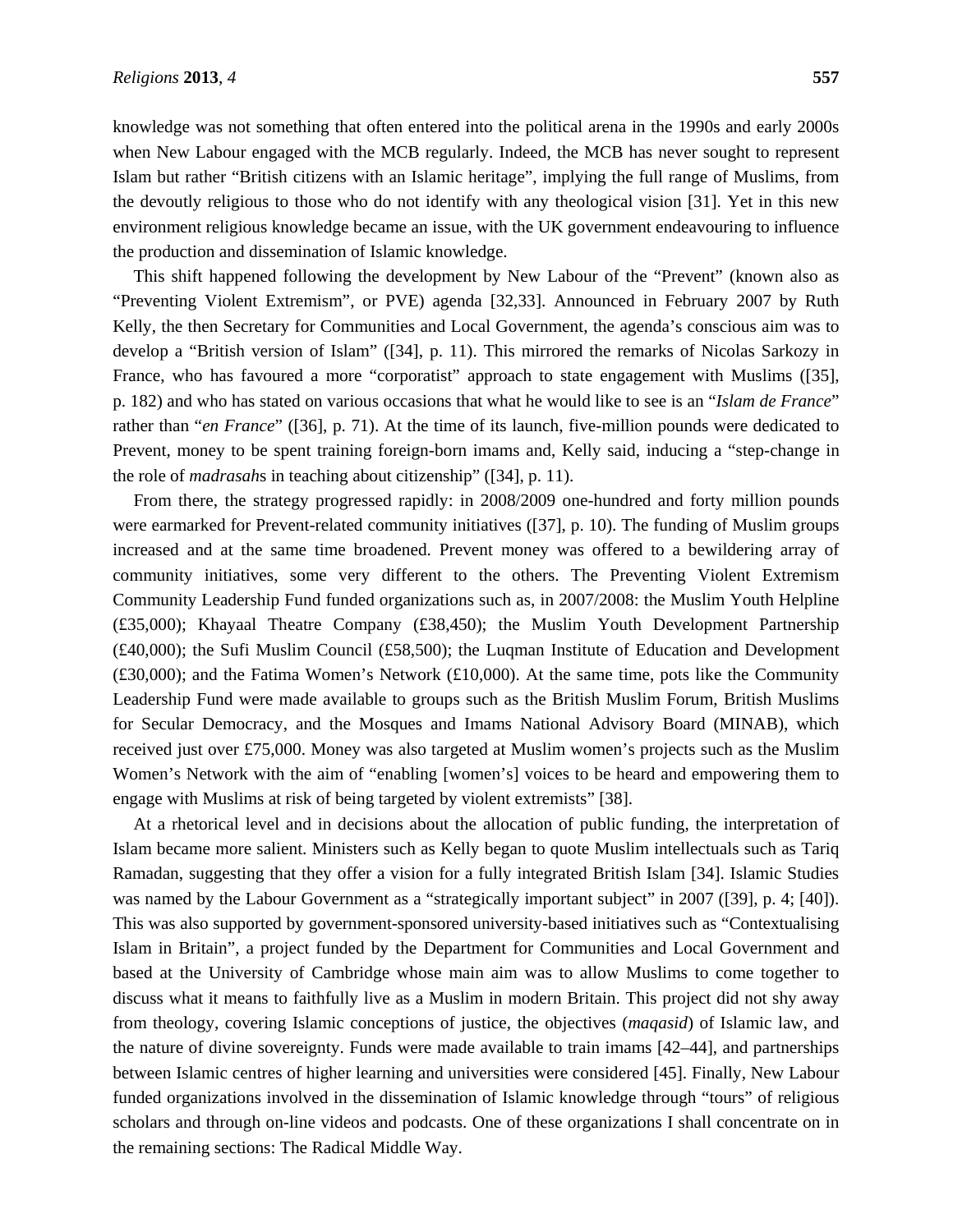#### **5. Reclaiming the Centre Ground: The Case of Radical Middle Way**

The Radical Middle Way (RMW) is an initiative that grew out of the Muslim magazine *Q-News*, which was established in the early 1990s and continued until 2006. In its heyday, *Q-News* had a readership of 60,000 people per month, comprising mainly second and third generation British-born Muslims as well as non-Muslim religious educators and policymakers. Justly regarded by commentators as an energetic and innovative publication ([14], p. 236–38), *Q-News* tended to treat established Muslim representative bodies with a degree of scepticism; the magazine characterised the MCB at one point as "lassi Islamists" (a South Asian variant on the derogatory characterization of leftist groups as "champagne socialists" [31]). As Fozia Bora, one of the magazine's contributing editors, notes, *"Q-News* was jaded with all these institutions and made it clear that these organizations were not representative in any way because they didn't represent" (interview, 6 March 2012). Notably, though, the magazine was respectful of Islamic scholarship, and included a regular series on "questions and answers about Islam" by prominent religious scholar [46].

In its early days, *Q-News* struggled to attract the attention and support of public bodies. In fact, this lack of support was the reason behind the magazine's name. According to the founding editor of *Q-News* and RMW's founder, Fuad Nahdi, faith-based publications in the early 1990s were not able to attract advertising revenue from public equalities bodies, which tended to focus on relations between groups defined by "race" and ethnicity. *Q-News* did not wish to align itself with any ethnic group but needed this advertising revenue to survive, and so a "non-religious" name was adopted ([29], p. 31). By the time the magazine published its final issue in 2006 after RMW was launched, this situation had changed entirely. Public funding for religious groups, especially Muslim groups, was readily available for cohesion, capacity building and preventing extremism projects. Thus in the second half of the 2000s RMW received considerable public support—for example, £350,000 in 2009 from the Department of Communities and Local Government [38].

RMW has thus been since its inception firmly entangled in New Labour's efforts to re-make the Islamic tradition in Britain, even if it has never been funded by Prevent monies directly. It is important, though, to treat this issue with care. Academic analysis has tended to see the policies of the UK government toward British Muslims as characterized by a range of strategies and policy mechanisms designed to contain dissent, discipline (or "securitize") Muslim communities and "domesticate" Islam [37,47,48]. Neo-Foucauldian writings on governmentality (see [49]) have had considerable influence [50]. The focus in research has, in general, been on the discourses and conduct of government: for example, New Labour's tendency to frame Muslims as "good" and "bad" or "moderate" and "extremist" [48,51]; or the characterisation of Muslim women as "wives and mothers" capable of mollifying "combative masculine" forms of Islam [52]. This body of criticism has made a number of forceful points. Among other things, it has drawn attention to the way in which New Labour effectively placed the burden of the 7/7 bombings on contemporary Islam and British Muslim communities, rather than addressing any deeper sociological or political tensions. It has highlighted how New Labour policy was developed such a way that reinforced regressive gender roles, even as New Labour sought to open up mosques to Muslim women [52].

Nevertheless, this overriding focus on the discourses and conduct of government has left relatively little room to examine the production of Islamic knowledge. As Sunier explains: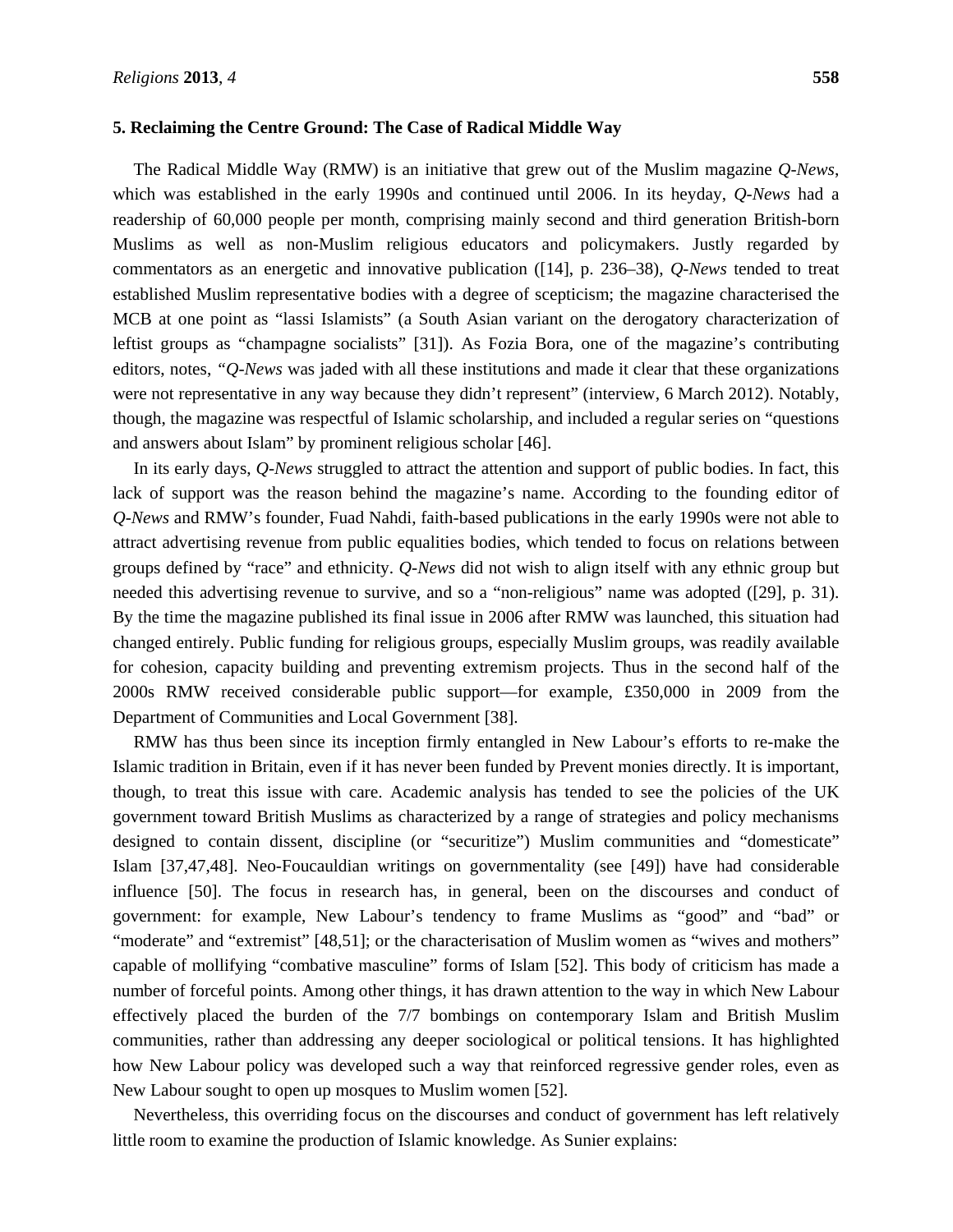The emphasis on governance, national identity politics, and integration and security in the study of Islam in Europe ... often conceals and ignores certain issues and trends among Muslims in Europe that are very important. This has produced a paradoxical situation. Whereas Islam has become the common denominator for a wide range of phenomena, attitudes and developments, as fields of research, religious practices and the production of religious knowledge among Muslims have suffered from programmatic concealment and downright neglect [53].

A side-effect of this has been a tendency to neglect of the practical uses of Prevent and other funding, which in turn has led to the creative agency of individuals involved in project delivery being downplayed. As the disciplinary role of the state is emphasised, critics can often imply that the forms of Islam that find favour with government are state creations certified by government and "imposed" on Muslims from above through various policy programs. The case of RMW indicates, however, that the situation is more complex than this. Certainly, the change from the early days of *Q-News* to the launch of RMW in 2006 was profound, and involved an at times uncomfortable move among the staff of the two organizations from being "poachers" to being "gamekeepers". In the period during which RMW received large amounts of public funding RMW had to make, as Abdul-Rehman Malik, who works for RMW and who wrote for *Q-News*, acknowledges, "a big trade-off in terms of fighting for credibility and fighting for the money to operate" (interview, 26 August 2008). One of RMW's most prominent speakers observes that by taking public funding organisations such as RMW risk being "generically discredited" because "everyone assumes that point of view is being pushed for political reasons by the same politicians that support Israel and smashed up Iraq" (interview, 27 August 2008). Yet there is continuity in the positions argued by the people behind both the organizations. There is a distinctive approach and a reliance upon specific forms of scholarship that has remained consistent and that has built up a following over more than two decades.

Throughout, *Q-News* and RMW have drawn on a distinctive range of Islamic scholars from the UK (such as Abdal-Hakim Murad, Zaki Badawi and Hasan Le Gai Eaton), Muslim-majority countries (Abdallah Bin Bayyah from Mauritania and Ali Gomaa from Egypt) and the US and Canada (Suhaib Webb, Hamza Yusuf and Ingrid Mattson). Scholars from the US have been particularly notable. (The links between British and American Islam have not been subject to much scrutiny: it is an area in need of further research.) All of these individuals have one thing in common: they have scholarly qualifications—usually from both Islamic seminaries and conventional universities (indeed many are religious teachers and university professors)—but they are not "conventional" mosque leaders. They differ from dominant South Asian forms of Islam and are consciously opposed to Salafism of the kind that influences the youthful revivalisms described earlier in this chapter. This dual break was crucial to *Q-News*'s success and is even more central to RMW.

Between 2006 and 2010 RMW's activities were concentrated on "tours" of scholars around the UK, London, Birmingham and Bradford being a particular focus. These were highly popular: in February 2003 the American *'alim* Hamza Yusuf, founder of the Zaytuna Institute in California, drew an audience of between four- and five-thousand when he arrived in England to speak at a mosque in Bradford—a huge audience given that the talk took place in a city of around 300,000 people, of whom around 16.1 per cent are Muslim [15]. Consistently across these tours radical revivalism is treated with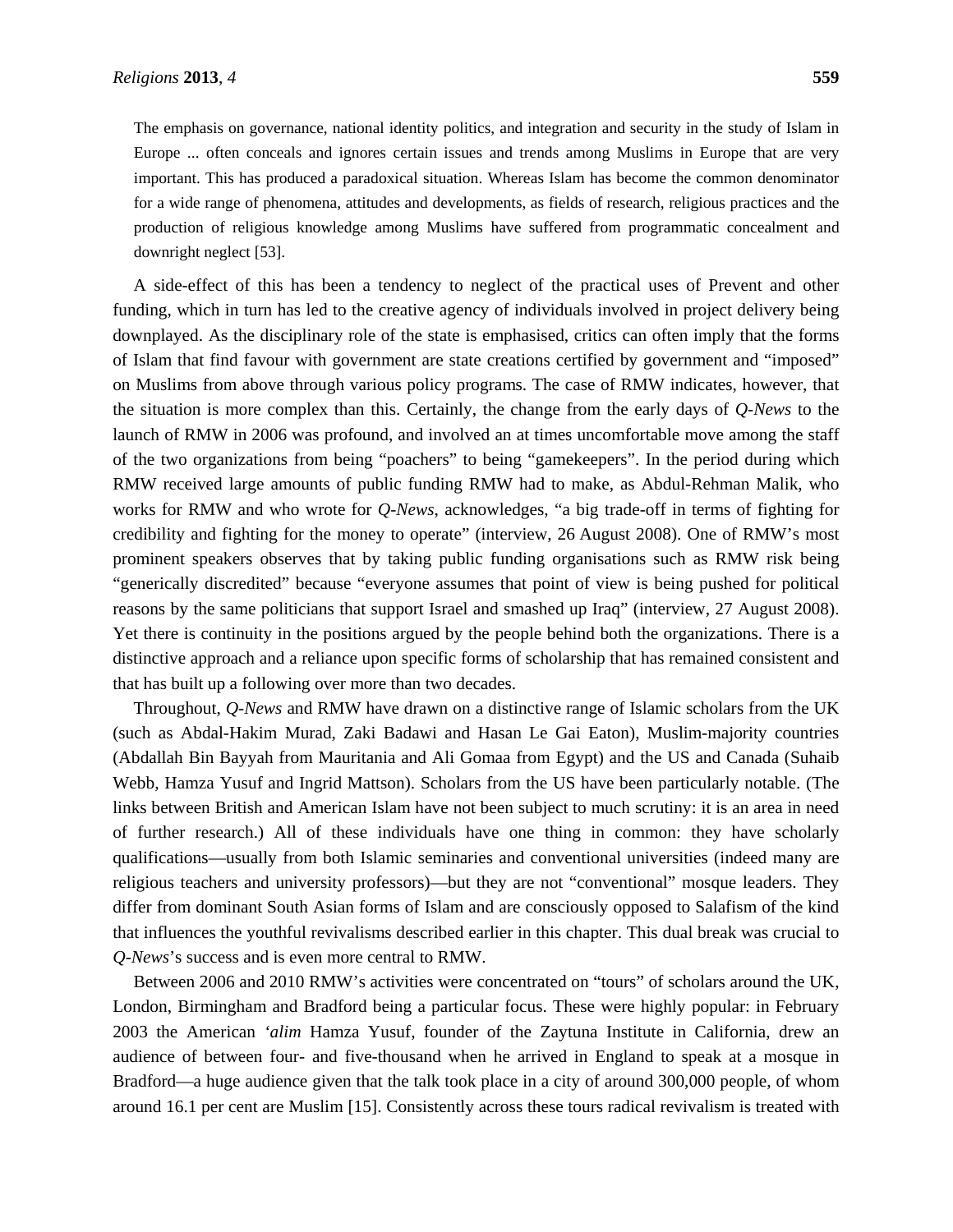scepticism. On occasion, it is treated to a form of sociological examination, as in the following excerpt from a talk given in London by the charismatic American preacher Suhaib Webb:

[We need to understand], in the spirit of Ibn Khaldun,<sup>1</sup> the sociological reality of the Western Muslim. We come from the DMX *madhhab*.<sup>2</sup> We come from Star Wars. We come from professional wrestling. We come from Bruce Lee. We come from a misogynistic reality that dominates women, in hip hop music.... And you give this religion to someone who comes from that background and what type of mentality is he going to have to his fellow brothers and sisters? He is Luke and Obi-Wan *vs.* Darth Vader.... [T]he social constructs that we live [with] in the West are those of *domination*. We seek to dominate others – and then we're given a group mentality that transforms itself into attacking fellow Muslims.... [S]o Hulk Hogan and Andre the Giant now know about Ibn Taymiyya and Ibn Arabi,<sup>3</sup> and they're going to take it to the *masjid* and battle each other! Go on-line and look at our forums about how we talk about scholars and individuals, how we talk about each other – the *hatred*, the *spite*. Why? DMX mentality [54].

More regularly, though, opposition to such forms of Islam is rooted in emphasis on the authoritative role of Islamic traditions of scholarship. Its outlook has been heavily influenced by, in Malik's words, "Western Muslims who [are] reclaiming the classical tradition" (interview, 26 August 2008). The following two excerpts are among the clearest examples of this. The first comes from a talk on extremism by the American Muslim Umar Abd Allah, who has taught in Jeddah and the United States. This talk was delivered at Birmingham Central Mosque in 2006:

Extremism often expresses itself in a personal quest for immediately accessible knowledge.... And often this is in defiance of authority; I mean by that in defiance of traditional authority, of the schools, the tradition, the teachers. As one of the great scholars that I used to know in Morocco used to say, who was a great *muhaddith*, he would say: "I studied *hadith* all my life; I studied Islam all my life, and a young man who doesn't even pray goes into the movie theatre, comes out, buys a pamphlet, and the next day he's calling me a *kaffir*".... The religiosity of extremism is often based upon personal experience, and not *legacy* [55].

The second comes from the British Muslim convert Abdal-Hakim Murad (a.k.a. Tim Winter). Murad is one of British Islam's most prominent intellectuals. He teaches at Cambridge University, though he is also an imam as well as one of the founders of the Cambridge Muslim College, a recently established educational institution that seeks to enable religiously trained imams to engage successfully with British society. The following was delivered at a talk in London in 2005:

[The Islamic tradition is in need of] renewal, every Muslim accepts that. The religion has become old, doddery, cantankerous. The sole source of renewal is that which was good for the earliest generations of this *Umma*; that's established, nobody will deny it. But the difference between *'alim* the and the amateur is that the *'alim* says we'll deal with the tree as it is, we keep it going; *alhamdulillah* we still have it and over the years it has acquired a certain magnificence, that in itself has the right to be respected and enjoyed. The amateur scholar says, "No, the best thing is to cut it down and we'll be back in 1453 again, or indeed back at

<sup>1</sup> Ibn Khaldun (1332–1406) was a philosopher sometimes characterized as a sociologist *avant la lettre* on account of his work mapping the character of different societies.

<sup>2</sup> DMX is a popular US-based hip-hop artist.

<sup>3</sup> Ibn Taymiyya (1263–1328) was a significant Sunni Muslim jurist and Ibn Arabi (1165–1240) was a theologian and philosopher influential in Sufism.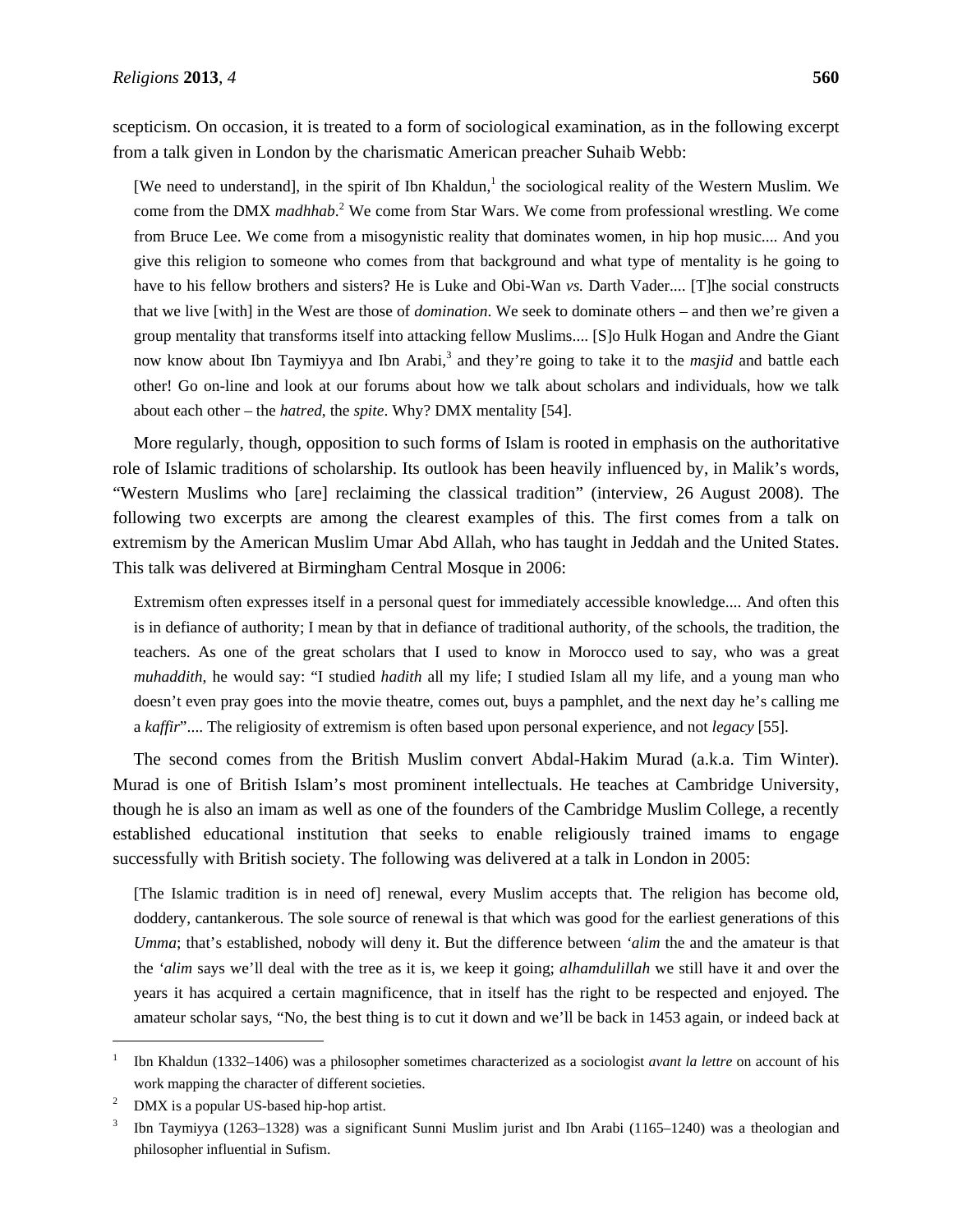the time of the Hijra, in the time of the Prophet, *sallallahu alaihi wa sallam*". This is really what is at stake. We have a tree that is more intact than the trees of the other [major religious traditions]; but we have, given the nature of the age, an increasing proliferation of people who misunderstand it, who are not grateful for it, who can't see its current beauty, who have not trained with those who have been looking after it, and think that the solution is actually to cut it down. The great calamity in our age is not that Islam needs a Reformation or that we need a liberal Islam; the great calamity is that we are not being true to our own traditions of scholarship [56].

The normative emphasis placed upon authority in these passages is easily misinterpreted. It is important to remember that RMW is not a traditional institution at which students spend years studying the intricacies of *fiqh*. For the most part, its activities remain distinct from mosques and formal educational institutions, and events are usually held in secular spaces. The Internet is a central medium for the dissemination of information, and browsers can dip into and out of the different sermons and teachings that are provided. Moreover, alongside these scholar-focused events RMW has organized events involving music and forms of cultural expression that are more conventionally associated with the 16 to 30 year olds who make up the majority of the audience at most of RMW's meetings. Rather than simply stressing the importance of maintaining existing tradition, this emphasis on classical scholarship and a legacy that stretches back hundreds of years becomes a way of reworking the Islamic tradition within the context of contemporary Britain.

It is important to note, too, that the scholars and preachers involved in RMW stress the possibility, indeed the necessity, of embedding Islam in British traditions and cultural forms. This indeed is the main point on which the RMW's founders and New Labour agreed. Murad for example, stresses the point that classical *fiqh* traditionally recognised local laws and customs ('*urf*) if they did not directly conflict with Islamic teachings. "Islam, as a universal religion, in fact as the only legitimately universal religion," Murad notes, "also makes room for the particularities of the peoples who come into it" [57]. The Cambridge-based imam has even edited a book of Muslim songs of the British Isles, taking traditional British folk songs and fusing them with Islamic themes [58]. Classical tradition and Westernization are portrayed as proceeding hand-in-hand.

The fact that RMW is not a traditional Islamic educational institution makes it difficult to evaluate its impact on the behaviour and thinking of British Muslims, and ultimately its success in reconnecting the Islamic tradition with British cultural forms. The organisation produces what Roy ([5], p. 7) terms "floating discourses"—one-off sermons and podcasts whose physical effects are difficult to trace. We do know that during the period it received large amounts of funding the organisation was very popular, with an estimated 70,000 people attending the organisation's events prior to 2009 [60], but it is hard to be clear about RMW's direct role in the creation of new institutions or community movements. Whatever its immediate impact, RMW's capacity was reduced substantially following a 2010 general election, which saw New Labour replaced by a Liberal–Conservative coalition. RMW had a number of supporters in Parliament and, unlike the MCB, maintained cordial relations with government. While its support by the state prompted some criticism, its patronage was never as controversial among British Muslims as that of Quilliam, a 'counter-extremism think tank' openly supportive of Prevent. Yet despite this RMW's funding fell victim to the coalition's austerity programme, with Conservatives in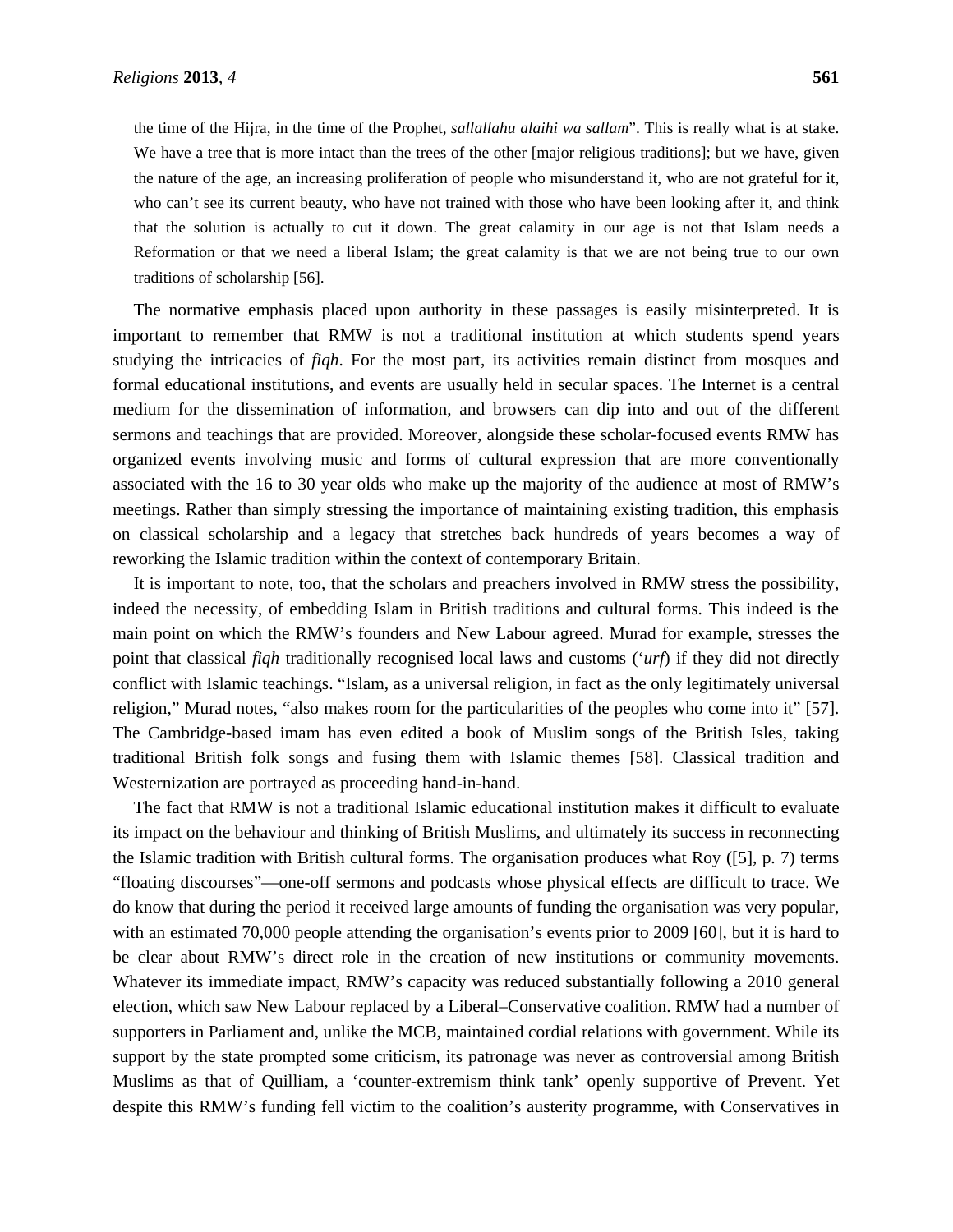particular arguing that as the organisation did not engage consistently with the problem of militant religious extremism its continued funding could not be justified.

Nevertheless, when considering both the impact of RMW and its rise and fall in the eyes of government it is helpful to keep in mind that it, as I have been arguing, forms one part of a wider network of organisations and individuals whose history can be traced back to at least the 1990s and that remain active in Muslim civil society. Its aim of reworking Islamic scholarship is shared by a number of other British Muslim educational organisations (some of which have direct links to RMW), such as Maslaha, the An-Nisa Society the Cambridge Muslim College, the Muslim College and Campusalam. These groups together are illustrative of a longer term civil society response to sociological changes within the British Muslim population that is still being gradually worked out and that, while certainly affected by government policy, is not reducible to it.

#### **6. Conclusions**

In this article I have, by focusing on transitions and processes of contestation and change within Islam in Britain, presented a picture that contrasts sharply with the characterisation of Islam as a coherent, undifferentiated cultural formation. With these processes of contestation and change taken into account, it becomes much harder to argue coherently—as Huntington and his more uncompromising followers such as Bawer and Phillips do—that there exists a fundamental cultural tension between Western and Islamic cultures, and next to impossible to see events such as the London bombings in 2005 as the product of a profound cultural divide. More specifically, I have sought to show how, in response to a complex combination of tension across generations, New Labour policy and the distinct social makeup of the UK, Muslim organisations and intellectuals have begun to reach back into and "reclaim" the Islamic past to address challenges of the present. This effort has not been widely discussed—in part, I have suggested, because of a lack of scholarly focus on Islamic knowledge, but also because fails to fit the preconception common to Huntington and his followers as well as policymakers in the UK that the successful acculturation of Islam in Britain requires simply the liberalization of the tradition to "bring it up to speed" with modernity.

It would nevertheless be misleading to suggest that there are no points of tension within the Islamic tradition in Britain or between the Islamic tradition and wider British society. Government policy toward Muslims has responded to some genuine challenges, including a difficulty translating Islamic traditions and movements into the UK and a resulting tension between Muslim generations. The extent to which these difficulties have encouraged extreme interpretations of Islam is debatable; often overlooked in debates are factors such as foreign policy and poverty (young Muslims in the UK are more than twice as likely to be unemployed than the national average [60]). Nevertheless, they cannot be entirely discounted. Moreover, efforts at renewal also have internal tensions. RMW's emphasis on scholarly authority and the classical tradition has allowed it to bypass established centres of religious transmission and challenge literalism, but presently there is not yet the institutional capacity to creatively reinterpret this tradition and authoritatively address social questions about political rights, social relations, personal morality and the appropriate relation between these. As I have noted, some new Islamic educational institutions have emerged in recent years with something like this aim, but these are at best initial steps in what could be a long process.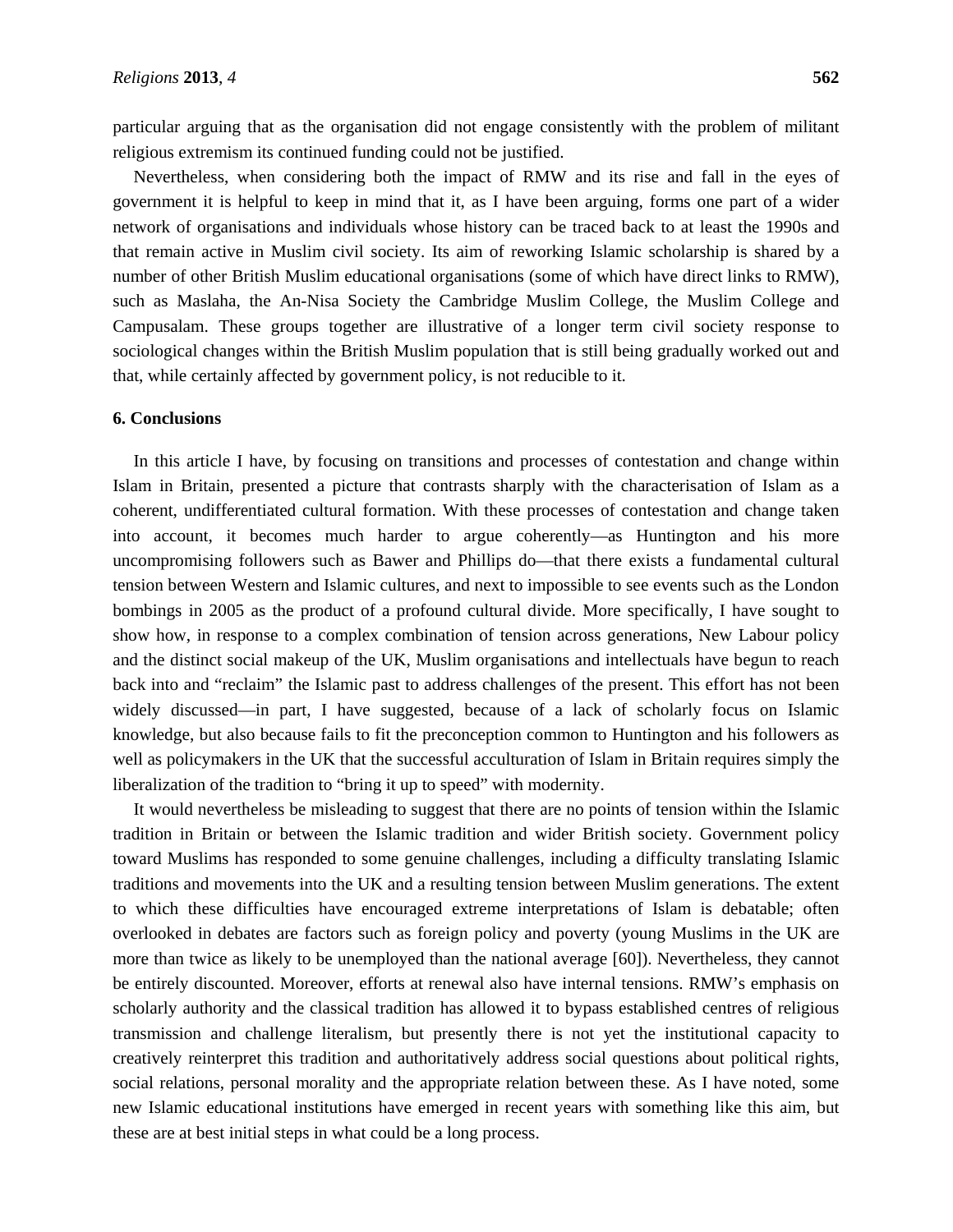There have also been tensions and difficulties within UK government policy toward Muslims. In this article I have offered an account of Islam and public policy in Britain that differs in some respects from accounts stressing the "domestication" of Islam and the "securitization" of Muslim communities. Nevertheless, it has been clear that, across successive governments, policy has been fixated on security, to the point where almost all government support given to Muslims has been justified by making reference to the need to counter extremism. New Labour were certainly guilty of this but it is perhaps the decision by the coalition to cease funding RMW in part because it addressed broader concerns than terrorism that perhaps provides the most vivid illustration. There has not been space in this article to fully consider this issue, but it may be that reducing the emphasis on combating extremism might, paradoxically, allow Islam in Britain to develop on its own terms, eventually even becoming stable, confident and capable of opposing extremism more effectively.

#### **Acknowledgements**

The research on which this article is based was made possible by a studentship provided by the Economic and Social Research Council (pta-031-2005-00210). Although based on research carried out between 2008 and 2010, this article has also benefitted considerably from conversations with colleagues at the University of Bristol with whom I worked on the "Muslim Participation in Contemporary Governance" project between 2011 and 2012. I am grateful in particular to Therese O'Toole, Daniel Nilsson DeHanas, Tariq Modood and Nasar Meer. Of course, I bear sole responsibility for the argument and any errors.

#### **Conflict of Interest**

The author declares no conflict of interest.

## **References and Notes**

- 1. Appiah, Kwame Anthony. *The Ethics of Identity*. Princeton, NJ: Princeton University Press, 2005.
- 2. Huntington, Samuel P. *The Clash of Civilizations: And the Remaking of World Order*. London: Simon & Schuster, 1997.
- 3. Scruton, Roger. *The West and the Rest: Globalisation and the Terrorist Threat*. London: Continuum, 2002.
- 4. Huntington, Samuel P. "The clash of civilizations?" *Foreign Affairs*, Summer 1993, pp. 22–49.
- 5. Roy, Olivier. *Globalised Islam: The Search for a New Ummah*. London: Hurst & Co., 2004.
- 6. Mandaville, Peter. *Transnational Muslim Politics: Reimagining the Umma*. London: Routledge, 2001.
- 7. Gray, John. *Al-Qaeda and What It Means to Be Modern*. London: Faber & Faber, 2003.
- 8. Beck, Ulrich. *Cosmopolitan Vision*. Cambridge: Polity, 2006.
- 9. Gove, Michael. *Celsius 7/7*. London: Weidenfield and Nicolson, 2006.
- 10. Bawer, Bruce. *While Europe Slept: How Radical Islam Is Destroying the West from Within*. New York: Doubleday, 2006.
- 11. Phillips, Melanie. *Londonistan*. New York: Encounter Books, 2007.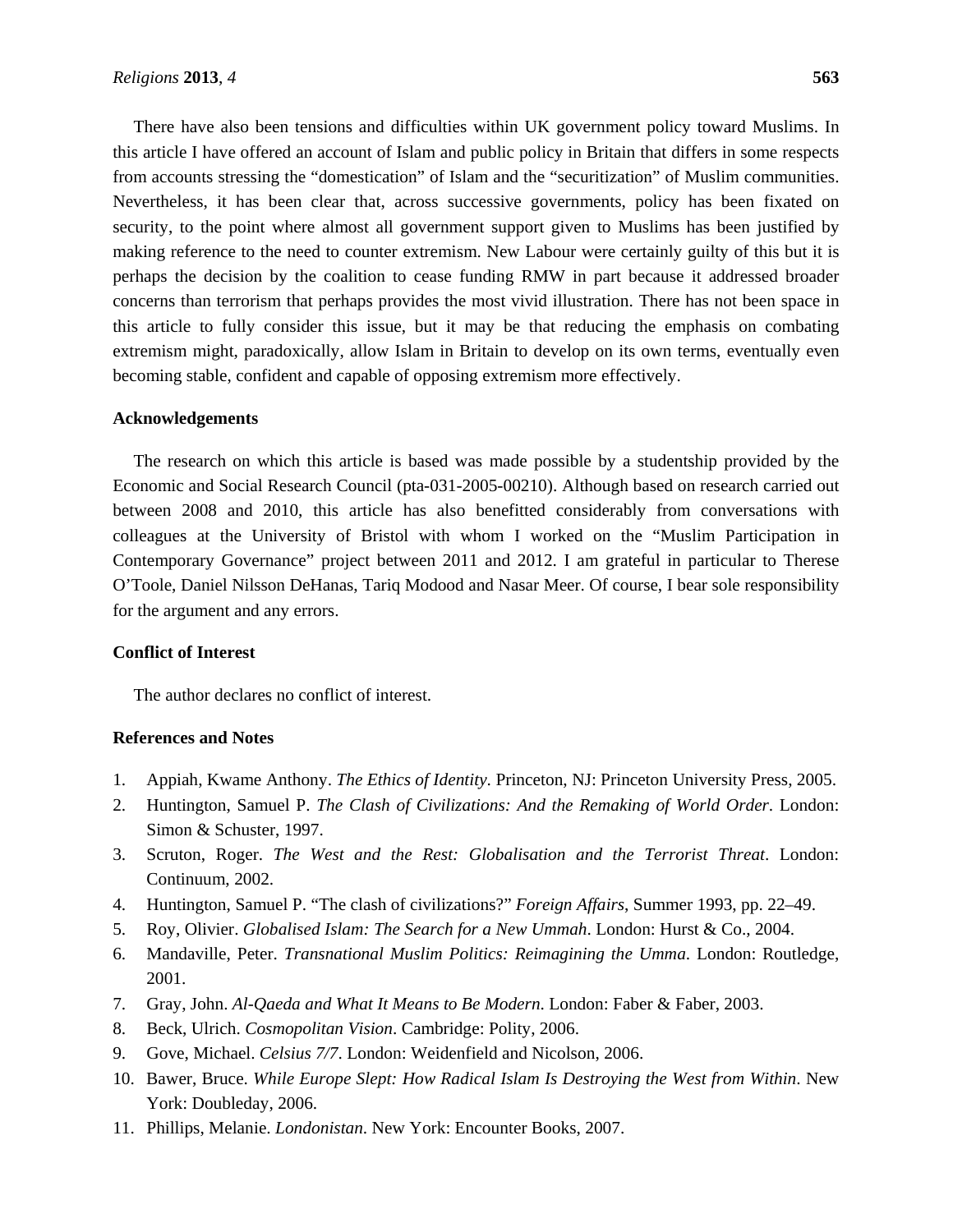- 12. Saeed, Abdullah. "Muslims in the West and their attitudes to full participation in Western societies: some reflections." In *Secularism, Religion and Multicultural Citizenship*. Edited by Geoffrey Brahm Levey and Tariq Modood. Cambridge: Cambridge University Press, 2009, pp. 200–15.
- 13. Ansari, Humayun. *The Infidel Within: Muslims in Britain Since 1800*. London: Hurst & Co., 2004.
- 14. Gilliat-Ray, Sophie. *Muslims in Britain: An Introduction*. Cambridge: Cambridge University Press, 2010.
- 15. Lewis, Philip. *Young, British and Muslim*. London: Continuum, 2007.
- 16. Office for National Statistics. *Religion in England and Wales 2011*. London: Office for National Statistics, 2012.
- 17. Abdullah al-Mamun al-, Suhrawardy. *The Sayings of Muhammad*. New York: Arno, 1980.
- 18. Lewis, Philip. *Islamic Britain*. London: I. B. Tauris, 2002.
- 19. Bhatt, Chetan. *Liberation and Purity: Race, New Religious Movements and the Ethics of Postmodernity*. London: Routledge, 1997.
- 20. Birt, Jonathan. "Locating the British Imam: The Deobandi Ulama between Contested Authority and Public Policy Post-9/11." In *European Muslims and the Secular State*. Edited by Jocelyne Cesari and Seán McLoughlin. Aldershot: Ashgate, 2005, pp. 183–96.
- 21. Gale, Richard, and Simon Naylor. "Religion, planning and the city: the spatial politics of ethnic minority expression in British cities and towns." *Ethnicities* 2, no. 3 (2002): 387–409.
- 22. Gilliat-Ray, Sophie. "Educating the 'ulama: centres of Islamic religious training in Britain." *Islam and Christian-Muslim Relations* 17, no. 1 (2006): 55–76.
- 23. Dyke, Anya Hart. *Mosques Made in Britain*. London: Quilliam Foundation, 2009.
- 24. Cantle, Ted. *Community Cohesion: A Report of the Independent Review Team*. London: Home Office, 2001.
- 25. Yuval-Davis, Nira, Floya Anthias, and Eleonore Kofman. "Secure borders and safe haven and the gendered politics of belonging: beyond social cohesion." *Ethnic and Racial Studies* 28, no. 3 (2005): 513–35.
- 26. Parekh, Bhikhu. *A New Politics of Identity: Political Principles for an Interdependent World*. New York: Palgrave Macmillan, 2008.
- 27. Saleemi, Hassan. "Islamic activism in the UK: then and now." Presented at City Circle, London, 29 June 2007.
- 28. Goodman, Paul. "MINAB's mosques may not be so moderate." *Daily Telegraph*, 30 November 2007. http://www.telegraph.co.uk/comment/3644400/MINABs-mosques-may-notbe-so-moderate.html.
- 29. O'Toole, Therese, Daniel Nilsson DeHanas, Tariq Modood, Nasar Meer and Stephen H. Jones. *Taking Part: Muslim Participation in Contemporary Governance*. Bristol: University of Bristol, 2013.
- 30. Birt, Jonathan. "Lobbying and marching: British Muslims and the state." In *Muslim Britain: Communities Under Pressure*. Edited by Tahir Abbas. London: Zed Books, 2005, pp. 92–106.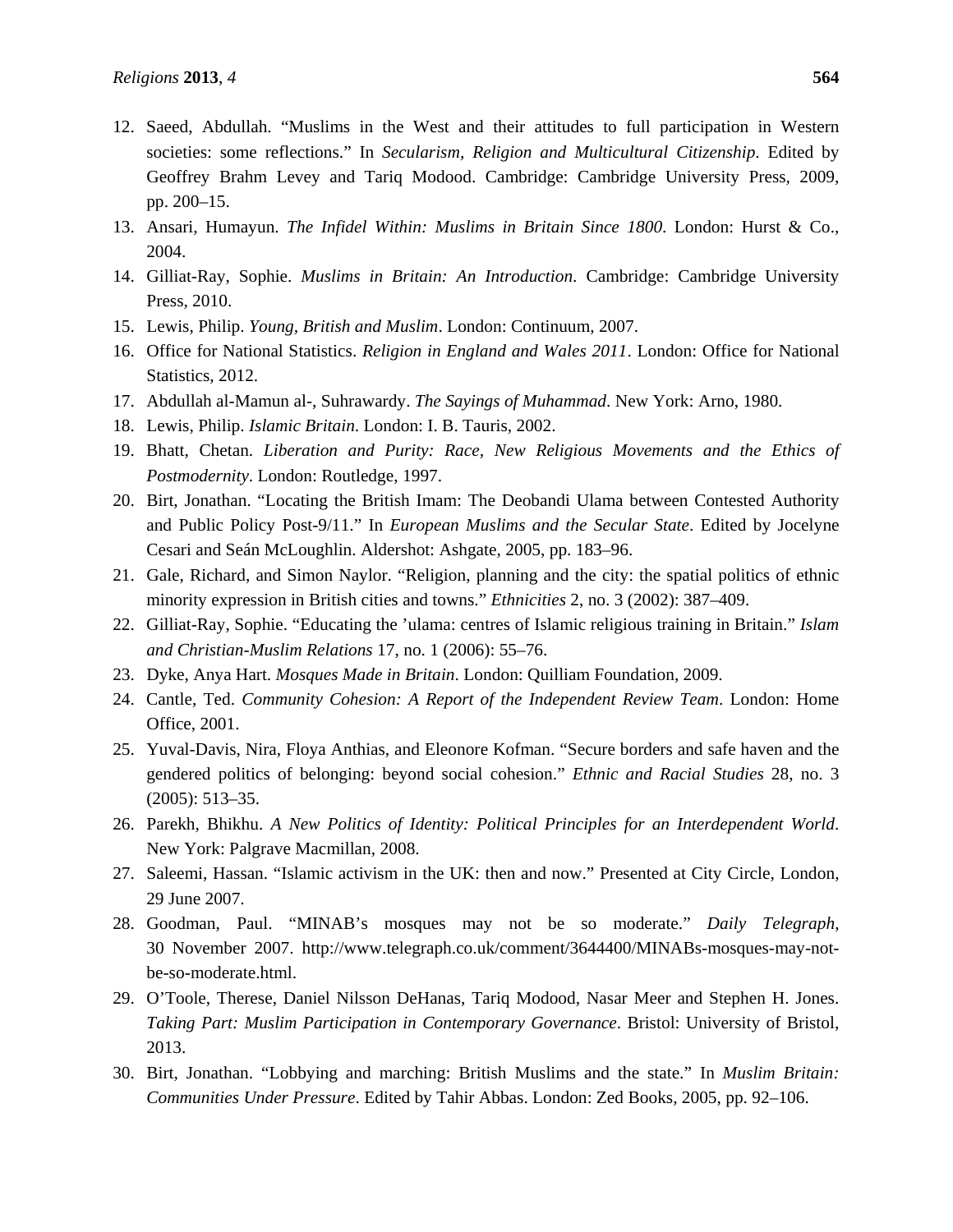- 31. McLoughlin, Seán. "The state, new Muslim leaderships and Islam as a resource for public engagement in Britain." In *European Muslims and the Secular State*. Edited by Jocelyne Cesari and Seán McLoughlin. Aldershot: Ashgate, 2005, pp. 55–70.
- 32. Department for Communities and Local Government. *Preventing Violent Extremism: Winning Hearts and Minds*. Wetherby: Communities and Local Government Publications, 2007.
- 33. Thomas, Paul. "Failed and Friendless: The UK's 'Preventing Violent Extremism' Programme." *The British Journal of Politics & International Relations* 12, no. 3 (2010): 442–58.
- 34. Kelly, Ruth. "Time for a British Version of Islam..." *New Statesman*, 9 April 2007, p. 11.
- 35. Modood, Tariq. "Muslims, religious equality and secularism." In *Secularism, Religion and Multicultural Citizenship*. Edited by Geoffrey Brahm Levey and Tariq Modood. Cambridge: Cambridge University Press, 2009, pp. 164–85.
- 36. Caeiro, Alexandre. "Religious authorities or political actors? The Muslim leaders of the French representative body of Islam." In *European Muslims and the Secular State*. Edited by Jocelyne Cesari and Seán McLoughlin. Aldershot: Ashgate, 2005, pp. 71–84.
- 37. Kundnani, Arun. *Spooked: How Not To Prevent Violent Extremism*. London: Institute of Race Relations, 2009.
- 38. Hansard. "House of Commons daily debates." *United Kingdom Parliament*, 26 February 2009. Available online: http://www.publications.parliament.uk/pa/cm200809/cmhansrd/cm090226/text/ 90226w0033.htm (accessed on 12 March 2010).
- 39. Higher Education Funding Council for England. *Islamic Studies: Trends and Profiles*. London: HEFCE, 2008.
- 40. Siddiqui, Ataullah. *Islam at Universities in England: Meeting the Needs and Investing in the Future*. Leicester: The Markfield Institute, 2007.
- 41. Suleiman, Yasir. *Contextualising Islam in Britain: Exploratory Perspectives*. Cambridge: Centre of Islamic Studies, 2009.
- 42. Paton, Rob, Haider Ali, and Lee Taylor. "Government support for faith-based organizations: the case of a development programme for faith leaders." *Public Money & Management* 29, no. 6 (2009): 363–70.
- 43. Yazbeck Haddad, Yvonne, and Michael J. Balz. "Taming the imams: European governments and Islamic preachers since 9/11." *Islam and Christian–Muslim Relations* 19, no. 2 (2008): 215–35.
- 44. Geaves, Ron. "Drawing on the past to transform the present: contemporary challenges for training and preparing British imams." *Journal of Muslim Minority Affairs* 28, no. 1 (2008): 99–112.
- 45. Geaves, Ron. "The symbolic construction of the walls of Deoband." *Islam and Christian–Muslim Relations* 23, no. 3 (2012): 315–28.
- 46. Darsh, Syed M. *Questions and Answers about Islam*. London: TaHa, 1997.
- 47. Kundnani, Arun. *The End of Tolerance: Racism in 21st Century Britain*. London: Pluto Press, 2007.
- 48. McGhee, Derek. *The End of Multiculturalism? Terrorism, Integration and Human Rights*. Maidenhead: Open University Press, 2008.
- 49. Bevir, Mark. "Governance and governmentality after neoliberalism." *Policy & Politics* 39, no. 4 (2011): 457–71.